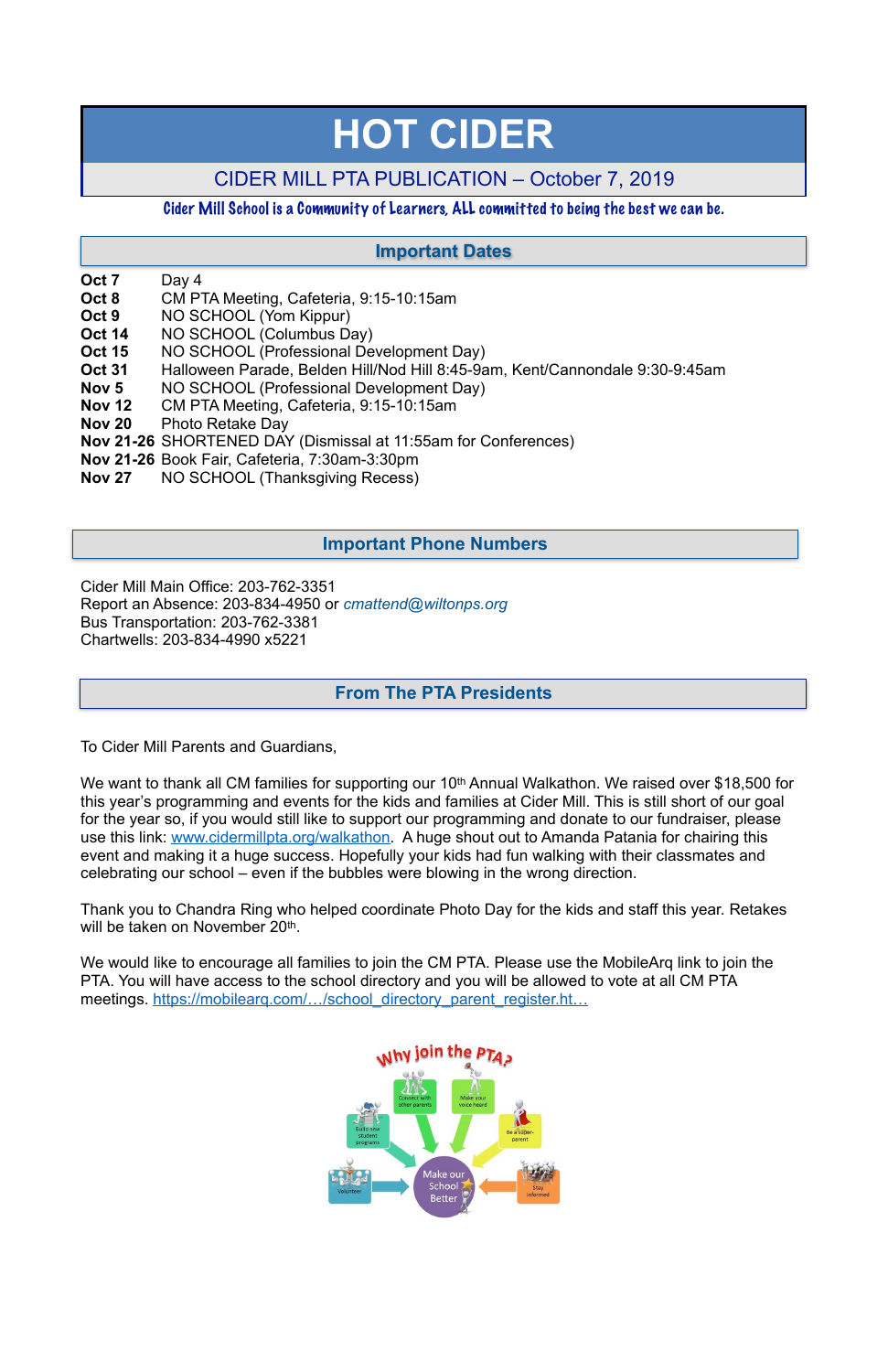Our next meeting is on Tuesday, Oct 8th at 9:15am in the cafeteria. The 4 BoE candidates will be attending this meeting so they can introduce themselves and explain why they are running for these positions.

Thank you again for all of your support.

Carolyn Lyon and Meghan Russo CM PTA Co-Presidents

#### **PTA VOLUNTEER POSITIONS AVAILABLE ~ WE NEED YOUR HELP!**

We still need help filling these gaps. If you'd like to know more or interested in helping please contact Amanda Patania or Alex Frisbee at [CMnominating@gmail.com](mailto:CMnominating@gmail.com)

**Hospitality** - We currently have a few people to help co-ordinate pampering staff at various times during the year, but more people are needed to help run these events. It's a position which is split and staff really appreciate.

**4th and 5th Field Day** - Coordinating volunteers and working with the gym teachers to make these fun days run smoothly. It's all set up from past Field Days and a good way to end the year.

**3rd Grade Great Books** - Recruit 3rd Grade parents to run Great Books during lunch period. It's a little like a book club for the children. 4th and 5th Grade chairs are experienced and can walk you through the whole procedure.

The Library Learning Commons is a school-year long commitment with weekly or bi-monthly shifts during school hours. Volunteers are necessary to keep the library running smoothly throughout the day, as we are responsible for checking out books, checking in books, shelving and other special projects throughout the year. Interested in volunteering for Cider Mill Library Learning Commons? Please email Jen Fila at [jennfila5@gmail.com](mailto:jennfila5@gmail.com) for more information.

**Bingo Night** - Ideally two chairs or more for this one. It's a really fun night and last year's chairs can walk you through the whole procedures. Grab a friend and have fun with this one!

Thank you to the volunteers who watered, weeded, and harvested the inaugural round of vegetables from [the Cider Mill](x-apple-data-detectors://3) garden this summer! The seeds planted by Cider Mill students in April grew heartily over the summer and the harvest was abundant. Ms. Romond's 5th Grade class stopped by recently to pick cucumbers, squash, beets, Swiss chard, and carrots that were brought to the Wilton Food Pantry. Lettuce was picked and donated over the summer. Students from [the Zero Waste/Cider Mill](x-apple-data-detectors://4) Garden Club will soon be digging up and delivering potatoes and working on various garden projects. We will continue to offer opportunities for students and parent volunteers to participate in the garden throughout this school year. Stay tuned for updates from [the Cider Mill](x-apple-data-detectors://5) PTA Garden Committee. To volunteer please email Margo Silvian at [margosilvian@m](mailto:margosilvian@mac.com)[e.com](http://e.com/).

#### **S.P.A.C.E.: Supportive Parenting of Anxious Childhood Emotions ~ November 4th at 7pm in the Clune Center**

Dr. Eli Lebowitz, Associate Professor in the Yale Child Study Center, will speak to parents about the S.P.A.C.E. program, which addresses childhood anxiety (from low level to severe) by teaching parenting skills. The program has been found to be effective in lessening the negative impact of anxiety on children and families. Come learn more about how changing parent behavior can positively impact your child and reduce the impact of anxiety on your entire family. Dr. Lebowitz will also lead a training session for professionals during the day on November 4 and 5. This session is sponsored by the Wilton Public Schools, SPED\*NET Wilton, Wilton SEPTA, and Wilton Youth Council.

#### **CIDER MILL LIBRARY LEARNING COMMONS VOLUNTEERS**

## **CIDER MILL PTA GARDEN COMMITTEE**

## **School News**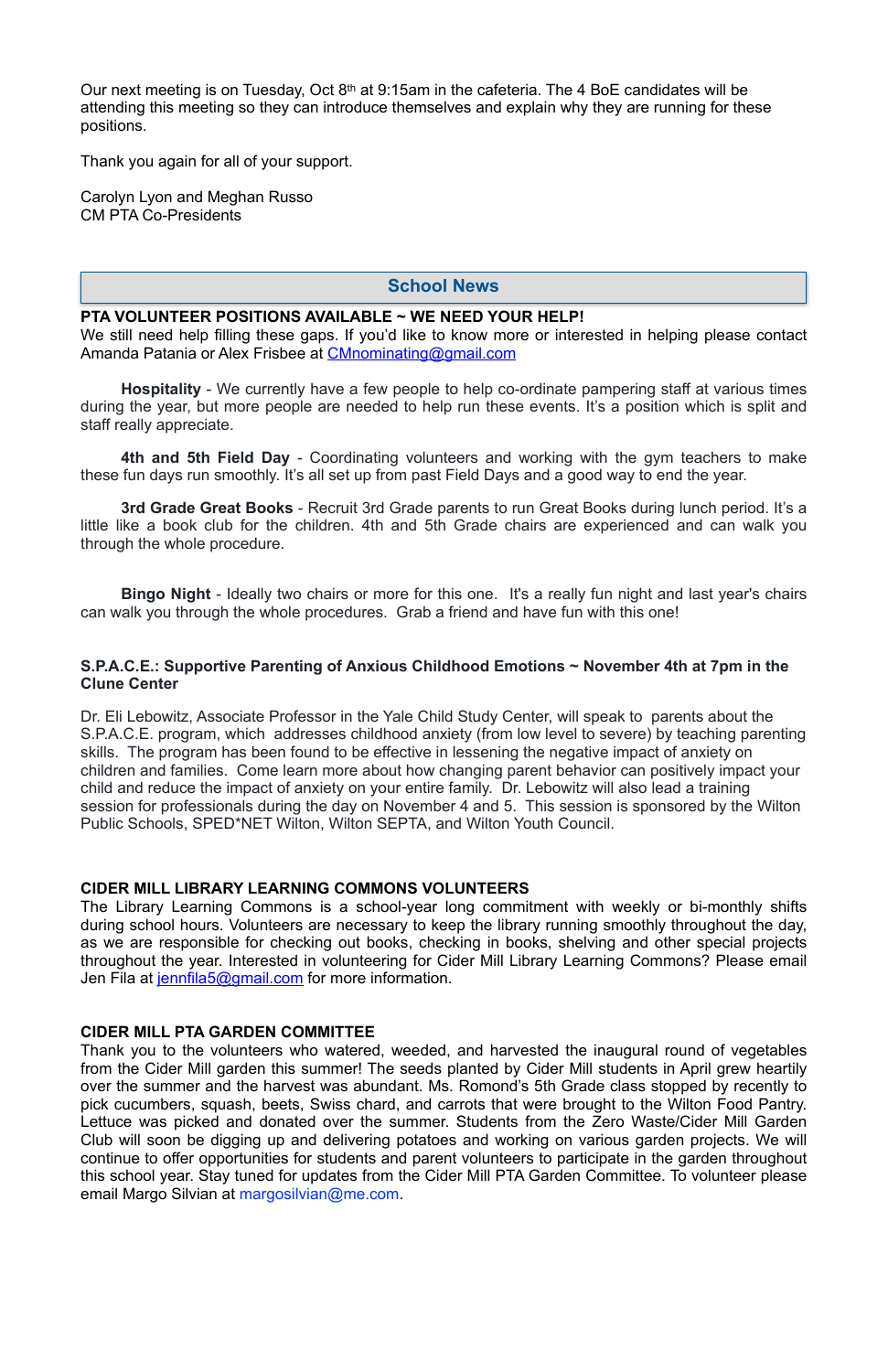## **CIDER MILL ZERO WASTE COMMITTEE**

The Zero Waste Committee has been working to start up our second full year of recycling, donating and composting at Cider Mill! Each school in our district now has: 1) Liquid Dumping Stations; 2) Food Donations (sealed containers and some fruit); 3) Recycling; 4) Compost; and 5) Waste. Well be reminding kids how to sort their lunch leftovers, and to reduce waste at school and home. As a quick refresher for all, it's YES to using reusable containers, bags, silverware, and ice packs; purchasing bulk snacks to sort into reusable containers, packing realistic portions and taking home uneaten food (or donate or compost!) It's AVOID disposable paper or plastic bags; Individually-packaged snacks; nonreusable food wrap; disposable ice packs, utensils, or drink containers (juice boxes or pouches); and plastic straws.

Elizabeth McKay - [ewmckay@gmail.com](mailto:ewmckay@gmail.com) Nicole Northway - [nicole.northway3@gmail.com](mailto:nicole.northway3@gmail.com) Laura Rowley - [rowleylg@gmail.com](mailto:rowleylg@gmail.com)

The PTA has a group on Facebook called Cider Mill Parent Community. It is a place where the PTA can communicate to parents, and also where parents can communicate with one another. Please check it out by clicking here: [Cider Mill Parent Community](https://www.facebook.com/groups/1168962513117647/)

For more information or to help out, contact the Cider Mill Zero Waste Committee:

## **JOIN THE PTA ~ WE NEED YOUR SUPPORT!**

**To participate:** Visit<http://www.stopandshop.com/aplus>and scroll down to the center of the page to select REGISTER YOUR CARD from the red box on the right marked FOR CUSTOMERS

Join the PTA and gain access to our Mobile Directory! Get instant access when you join – no waiting, easy updates to address or phone number changes throughout the year! Join here, and use the code - 'wilton' https://mobilearg.com/schooldirectory/school directory parent register.html Parents please update your profiles to include email and cell phone numbers! One easy spot to register for all your kids' PTAs and make a donation at the same time! Questions? Email our Directory Chair Jennifer Wulff [jen@presto.org](mailto:jen@presto.org) (Please add [support@mobilearq.com](mailto:support@mobilearq.com) to your address book to ensure delivery of the confirmation email with temporary auto-login link.)

## **FIND US ON FACEBOOK**

The app is really easy to use and it saves so much clipping and counting time. Any clipped Box Tops you have been saving may be turned into the Box Tops box in the main office. These will be counted and submitted "the old fashioned way." If you have any questions, please email Heather Mroz, Box Top Coordinator, at [heathermm@optonline.net.](mailto:heathermm@optonline.net) Thank you for your support and happy scanning!

## **STOP AND SHOP REWARDS PROGRAM**

CIDER MILL SCHOOL – (ID#: 40341) has the opportunity to participate and earn CASH from A+ School Rewards, a great fundraising program run through our local Stop & Shop!

## **To earn points:**

- **•** Use your registered Stop & Shop Card each time you shop at Stop & Shop, and you will earn CASH for our school. You can track the number of points you are earning for our school by checking your grocery receipt.
- **•** At the end of each month, your points are calculated and converted to CASH rewards for our school. These CASH rewards are updated monthly on the Giant A+ website beginning in November.
- **•** After the last day of the 2019-2020 program, these same conversions are performed and the final school account total is posted. • Our school will receive one CASH awards check at the end of the program and can use this cash for any of our educational needs.

#### **BOX TOPS HAVE GONE DIGITAL!**

BIG, exciting change to Box Tops for Education this year! Box Tops has gone digital! This is a MUCH easier way to earn money for Cider Mill School! To donate box tops, follow the steps below.

- 1. Download the Box Top (BTFE) app on your smart phone
- 2. Buy products with the Box Top logo
- 3. Using the BTFE app, scan your store receipt
- 4. The app automatically gives Cider Mill credit for the participating products you purchased!

# **Ongoing School News**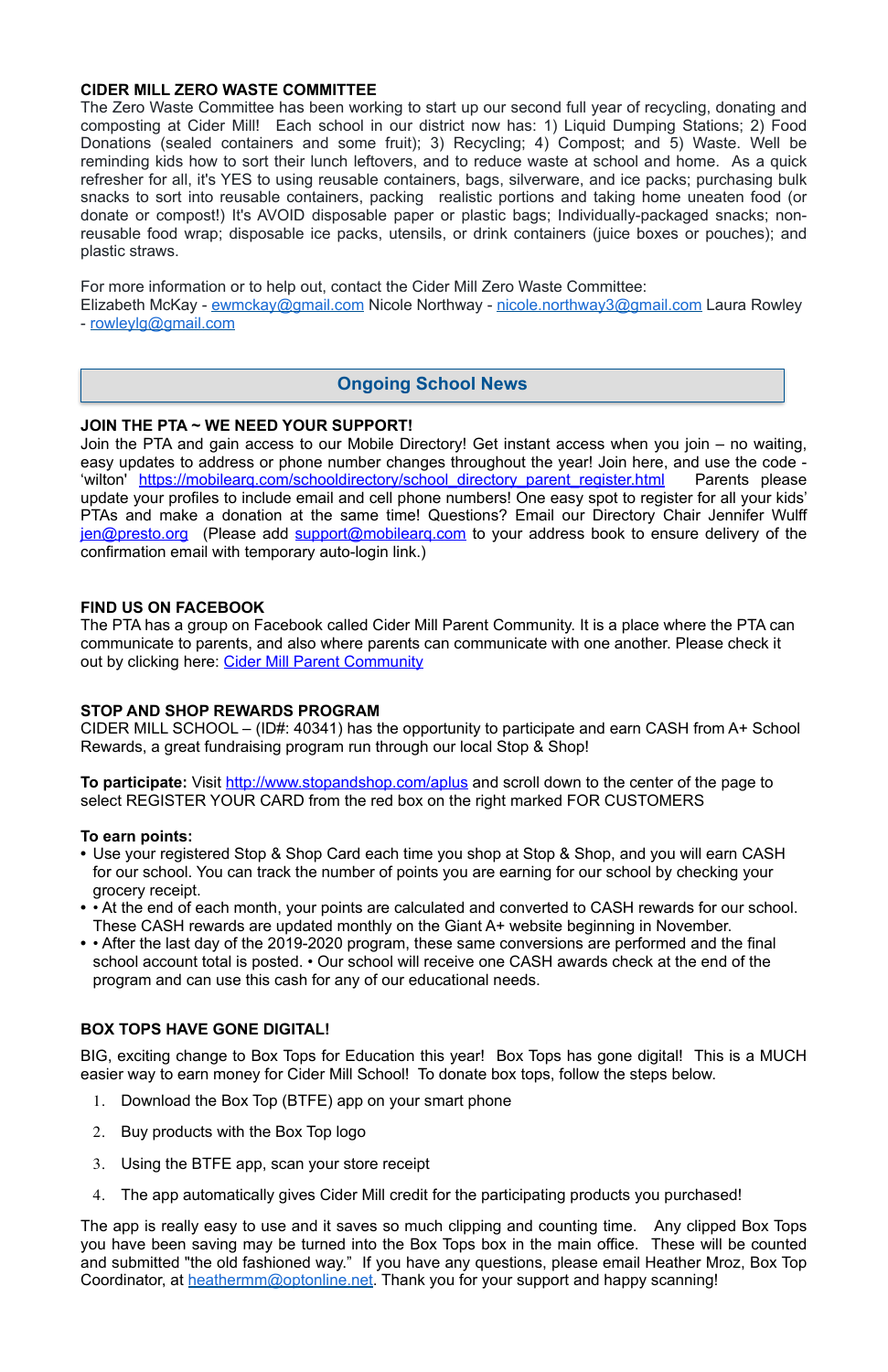## **LOST & FOUND ~ CIDER MILL**

There are two L&F locations in Cider Mill. One is at the doorway where you go to the playground, on the high school side (Cannondale). The other is by the front door on the far side of the bus loop (Kent). You or your child can check these locations for lost items. At the end of each season, the unclaimed items are donated to the Turnover Shop with proceeds going to the Cider Mill PTA. Contact Amanda Mitchell with questions, at [amandaNmitchell@gmail.com](mailto:amandaNmitchell@gmail.com).

Has the back-to-school honeymoon worn off? As school gets into full swing, the academic and social stresses can get to be too much, and result in behavioral changes. The National Alliance on Mental Illness (NAMI) Child and Adolescent Network (CAN) is a Support Group for parents of children with behavioral, emotional and mental health issues. The meeting is free, confidential, safe and led by trained volunteer facilitators who themselves have had personal experiences raising children with these concerns. Our meetings are a place to speak freely and be understood without embarrassment or the fear of being judged or treated differently. Parents come from Redding, Weston, Westport, Wilton and towns in the surrounding area. Our next meetings are Mondays October 28th and November 25th, from 10-11:30, G&B Cultural Center, 49 New Street, Wilton. For more information: Beth at 203-984-0123 or [beth44es@gmail.com](mailto:beth44es@gmail.com) OR Vanessa 203-970-4130 or eliasvanessa5@gmail.com

#### **NAMI WILTON PARENT SUPPORT GROUP**

#### **TRUE WARRIORS BASEBALL**

Do you know a child with physical or intellectual disabilities who would enjoy playing fall baseball? Come join us!! All abilities are welcome! Our focus is to play baseball and have fun. No experience necessary. Register at [www.wiltonlittleleague.org.](http://www.wiltonlittleleague.org/) For more information please contact Jennifer Angerame at theangerames@gmail.com.

#### **WILTON YOUTH COUNCIL**

Please save the date for these Wilton Youth Council parent education programs! Like us on Facebook and visit [www.wiltonyouth.org](http://www.wiltonyouth.org/) for more information about our programs for youth, parents and community. While you are there, sign up for our newsletter. We are looking for volunteers to join our fundraising committee and/or the Free Play Matters Task Force. If you are interested, email Genevieve Eason at [geason@wiltonyouth.org](mailto:geason@wiltonyouth.org).

**The Resilience Formula: Giving Kids Roots and Wings,** Wednesday, November 13, 2019 at 10:00 - 11:30 a.m. OR 7:00 - 8:30 p.m. (Two opportunities!) at the Wilton Library Brubeck Room In this interactive session, Donna Volpitta, Ed.D, will teach the simple brain science behind raising emotionally healthy, resilient kids.

**Raising the Touch Screen Generation: The Role of Technology in Our Children's Lives**  Tuesday, March 24, 2020 at 10:00 - 11:30 a.m. OR 7:00 - 8:30 p.m. (Two opportunities!) at the Wilton Library Brubeck Room

In this session, Alicia Farrell, Ph.D., leads a discussion about the fine line between healthy and unhealthy technology use (screen-time, social media, entertainment) and how parents, mentors and educators can help children walk it.

Join us! The Wilton Special Education PTA works to support students, teachers and families of students receiving Support services in Wilton Public Schools. We work collaboratively with of our 4 school PTA's to create an inclusive supportive school community! Membership available on line at [www.wiltonsepta.org](http://www.wiltonsepta.org/)

Please note the dates and timings of the upcoming meetings-October 16, 9-10.30am at Comstock Community Centre Room 13 (this meeting only) November 20, 4-5.30pm January 15, 9-10.30am February 19, 7-8.30pm March 18, 4-5.30pm April 29, Spring Social May 20, 9-10.30am

## **Community News**